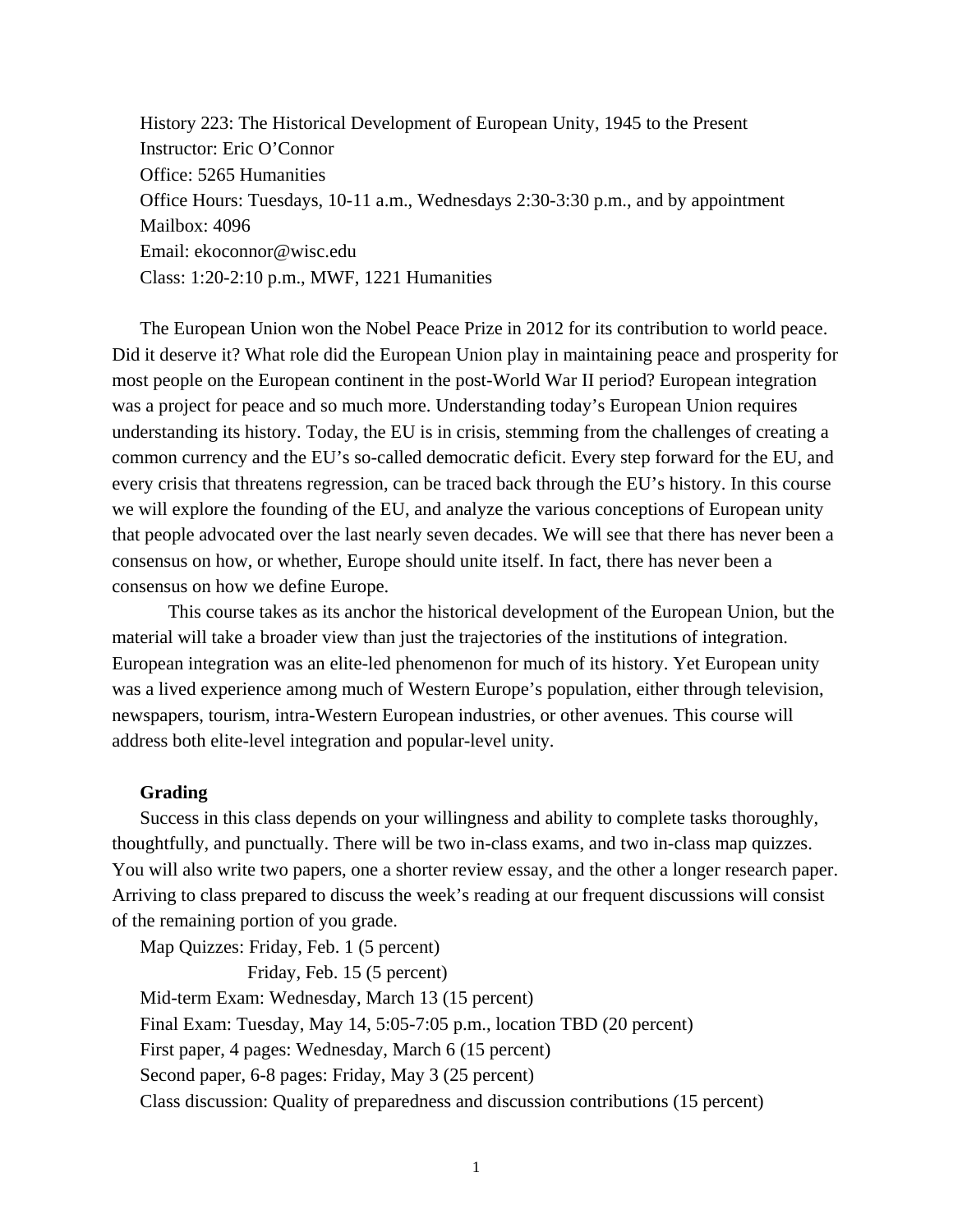# **First paper:**

Students will write a 4-page review essay based on material we have read in class. You must take two readings and discuss them in light of the themes of the overall course. This is an exercise in evaluating sources and connecting ideas. You will receive more specific instructions in class, but things to consider when writing this essay are: Who wrote the material you selected? When was it written? What is the author's point of view? How does the author engage debates you know were taking place at the time? Is the author's thesis effective? How do the two works you've chosen relate to each other? The best papers will not summarize the material, but analyze it.

## **Second paper:**

Students will complete a 6-8-page paper that requires the student to make an argument based on two to three sources from the course. You will receive more specific instruction in class about how to pick a good thesis statement around which to base your argument. The best papers will prove an original, interesting argument using the best evidence possible.

## **Required Course Materials:**

- 1) Course pack (**cp**): This is a photocopied collection of many of our readings. It is available in the Humanities Copy Shop, 1650 Humanities.
- 2) Brent Nelsen and Alexander Stubb (eds). *The European Union: Readings on the Theory and*

 *Practice of European Integration*, Third Edition. Boulder: L. Reinner, 2003. (**N&S**)

- 3) Tony Judt, *A Grand Illusion: An Essay on Europe*, New York: Hill and Wang, 1996.
- 4) Johan Van Overtveldt, *The End of the Euro: The Uneasy Future of the European Union*, Chicago:

AgateB2, 2011.

5) Hans Magnus Enzensberger, *Brussels, the Gentle Monster or the Disenfranchisement of Europe*,

New York: Seagull Books, 2011.

#### **Required Media Reading:**

Since the history of the EU is unfolding before our eyes everyday, it is your responsibility to stay up to date on EU current events. We will often discuss noteworthy news items in class. Some of the best electronic sources include:

 Financial Times: http://www.ft.com/intl/world/europe EU Observer: http://euobserver.com/ Presseurop: http://www.presseurop.eu/en The Guardian: http://www.guardian.co.uk/world/eu The New York Times: http://www.nytimes.com/pages/world/europe/index.html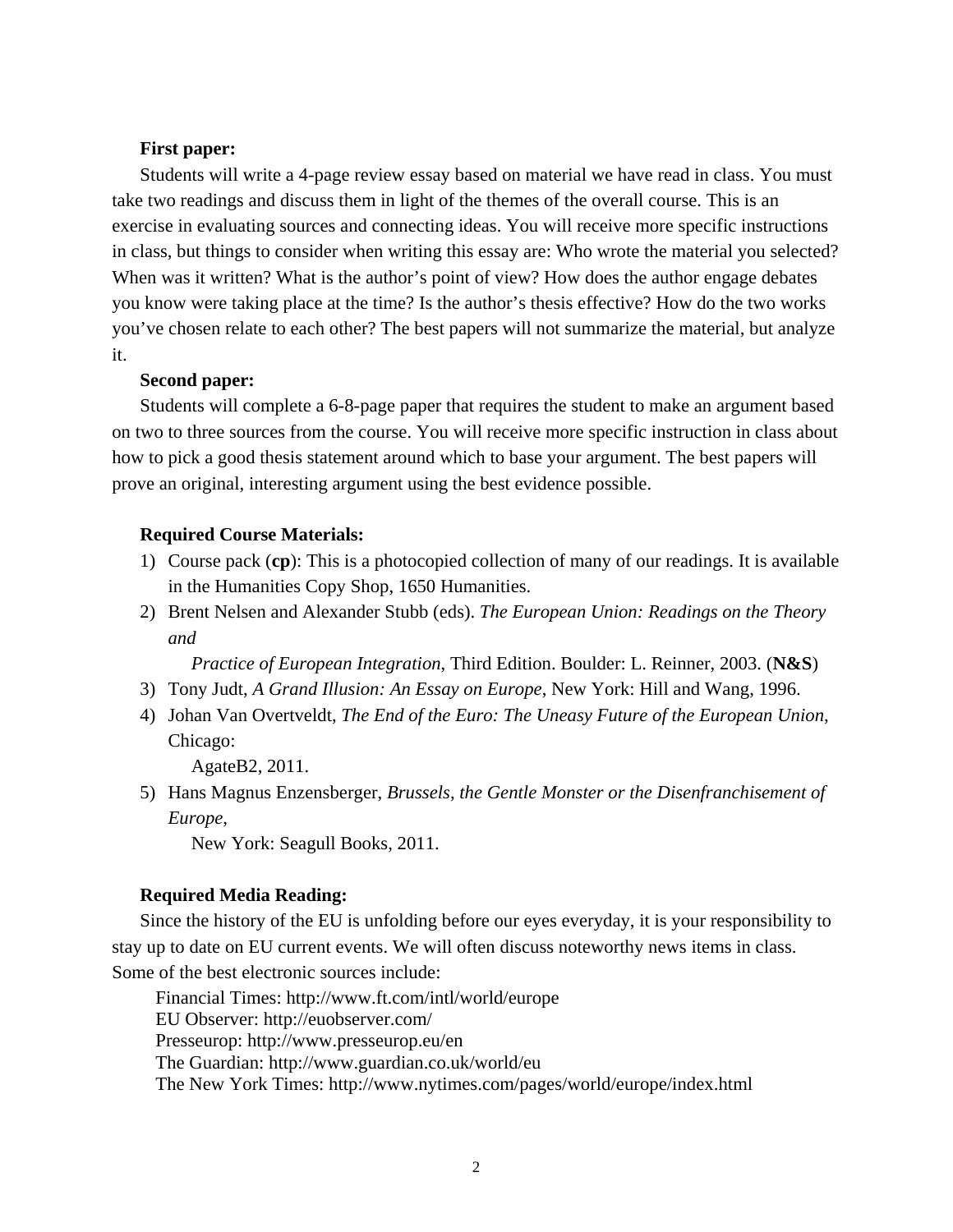# **Class Schedule:**

Week 1 - Today's European Union W Jan. 23: Introduction to the European Union and European unity F Jan. 25: The EU today and how it works Readings: 1) John McCormick, *Understanding the European Union: A Concise Introduction* (2011), pgs. 1-24, 69-93 **(cp)**

Week 2 - Unity as an Ideal

M Jan. 28: Historical ideas of European unity

W Jan. 30: Nations be gone: Anti-Nazi resistance and the possibility of integration, 1944-48 F Feb. 1: Discussion and **map quiz**

Readings: 1) Mario Albertini, "The Ventotene Manifesto: The Only Road to Follow" in Lucio Levi (ed.), *Altiero Spinelli and Federalism in Europe and the World* (1990), p. 127-131 **(cp)**

2) "Venotene Manifesto" **(N&S)** p. 3

 3) Anthony Pagden, "Europe: Conceptualizing a Continent," in Pagden (ed.), *The Idea of Europe: From Antiquity to the European Union* (2002), p. 33-54 **(cp)**

Week 3 - Post-war Impetus, 1947-1951

M Feb. 4: Post-war reconstruction and international organizations: Europeans embrace?

W Feb. 6: The European Movements and the Council of Europe: The birth of Europe as a modern institution

F Feb. 8: The German (and American) Problem

Readings: 1) William Röpke, *The German Question* (1946)*,* pgs. 182-214 **(Access from UW-Madison Library Website)** 

2) Walter Hallstein, "Germany's Dual Aims" *Foreign Affairs*, October 1952, p.

58-66 **(cp)**

Week 4 - Solutions to the German Problem, 1950-1954

M Feb. 11: The Schuman Plan, 1950-52

W Feb. 13: The European Defense (and Political) Community, 1952-54

F Feb. 15: Discussion and **map quiz**

Readings: 1) Jean Monnet, "A Ferment of Change" **(N&S)** p. 19

 2) Craig Parsons, "The Parting of Ways," in Parsons, *A Certain Idea of Europe*  (2003), p.37-66 **(cp)**

 3) John Gillingham, *European Integration 1950-2003: Superstate or New Market Economy?* (2003), p. 22-33 **(cp)**

Week 5 - The Culmination of the Post-war Unity Movements, 1958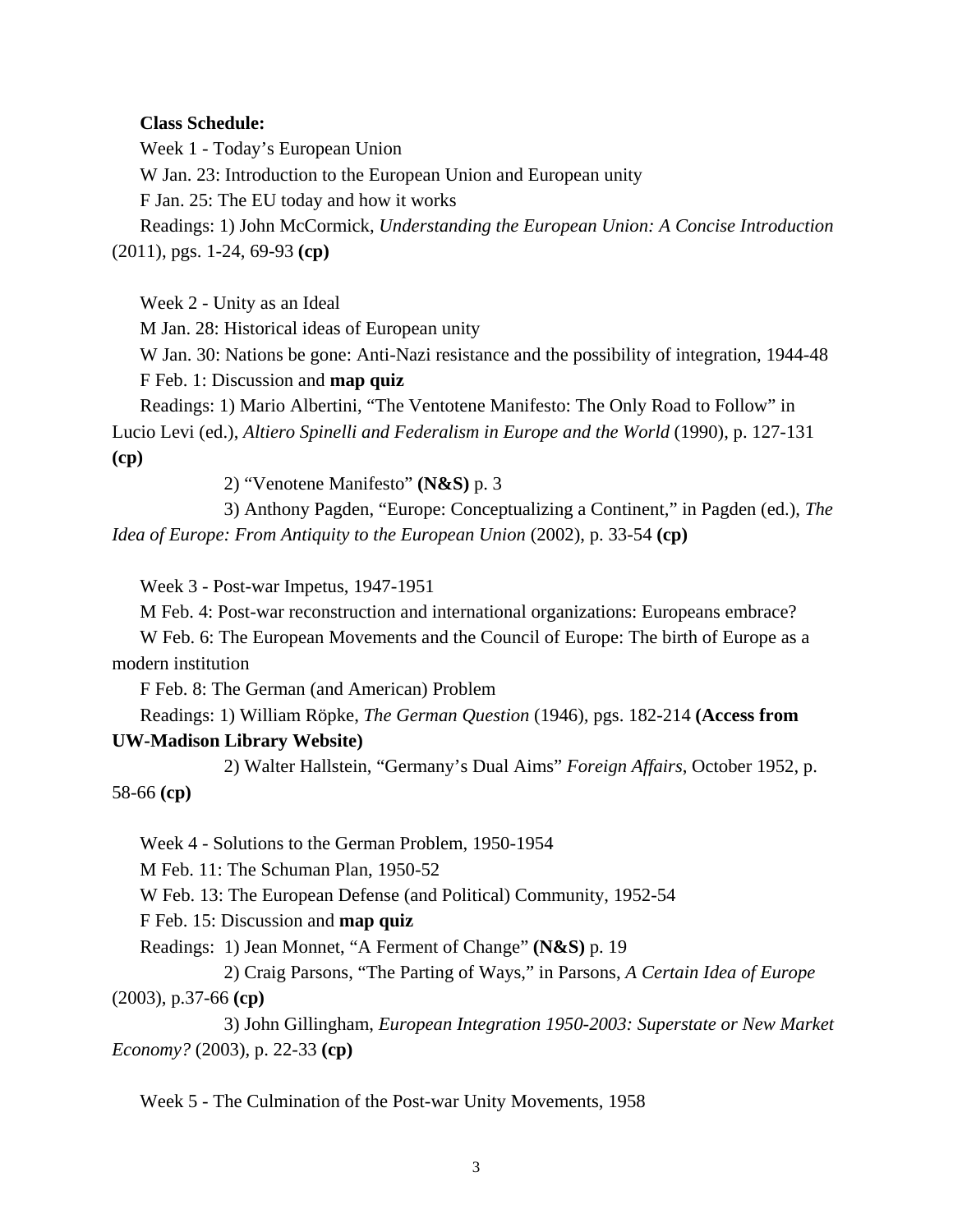M Feb. 18: First of its Kind: The Treaties of Rome and the European Economic Community

W Feb. 20: Forgiving without Forgetting: Intra-Western European and Franco-German cultural rapprochement

F Feb. 22: Discussion

Readings: 1) Sergio Pistone, "Altiero Spinelli and the Strategy for the United States of Europe" **(N&S)** p. 91

 2) Paul Henri Spaak, *The Continuing Battle: Memoirs of a European 1936-1966* (1971), pgs. 227-252 **(cp)**

 3) Flora Lewis, "Franco-German Twins - A Startling Fact," *New York Times*, May 26, 1960 **(cp)**

Week 6 - Growing Pains, 1958-1965

M Feb. 25: The Challenge of Charles De Gaulle

W Feb. 27: Europe's First Tasks: The Common Market and agriculture

F March 1: Discussion (and peer review)

Readings: 1) Charles de Gaulle, "A Concert of European States," **(N&S)** p. 27

 2) Stanley Hoffmann, "Obstinate or Obsolete? The Fate of the Nation-State and the Case of Western Europe" **(N&S)** p. 163

Week 7 - Europe in Progress

M March 4: The First Accession: Great Britain, Ireland, and Denmark (not Norway), 1973 W March 6: European Integration and public opinion: Permissive consensus? (**first paper** 

# **due**)

F March 8: Democracy in the Dark: The suffrage movement and popular participation Readings: 1) Piers Ludlow, "Us or Them? The Meanings of 'Europe' in British Political Discourse," in Mikael af Malmborg and Bo Stråth (eds.), *The meaning of Europe: Variety and Contention Within and Among Nations* (2002) **(cp)** 

Week 8 - Exam M March 11: Discussion and exam review W March 13: **MIDTERM**  F March 15: Europe in the Rhythm of Summits, 1969-1974 Readings: 1) Tony Judt, *A Grand Illusion* (1996) (first half)

Week 9 – The View from Academia

M March 18: Explaining the first 30 years of European Unity: Historians and Social **Scientists** 

W March 20: Discussion F March 22: No Class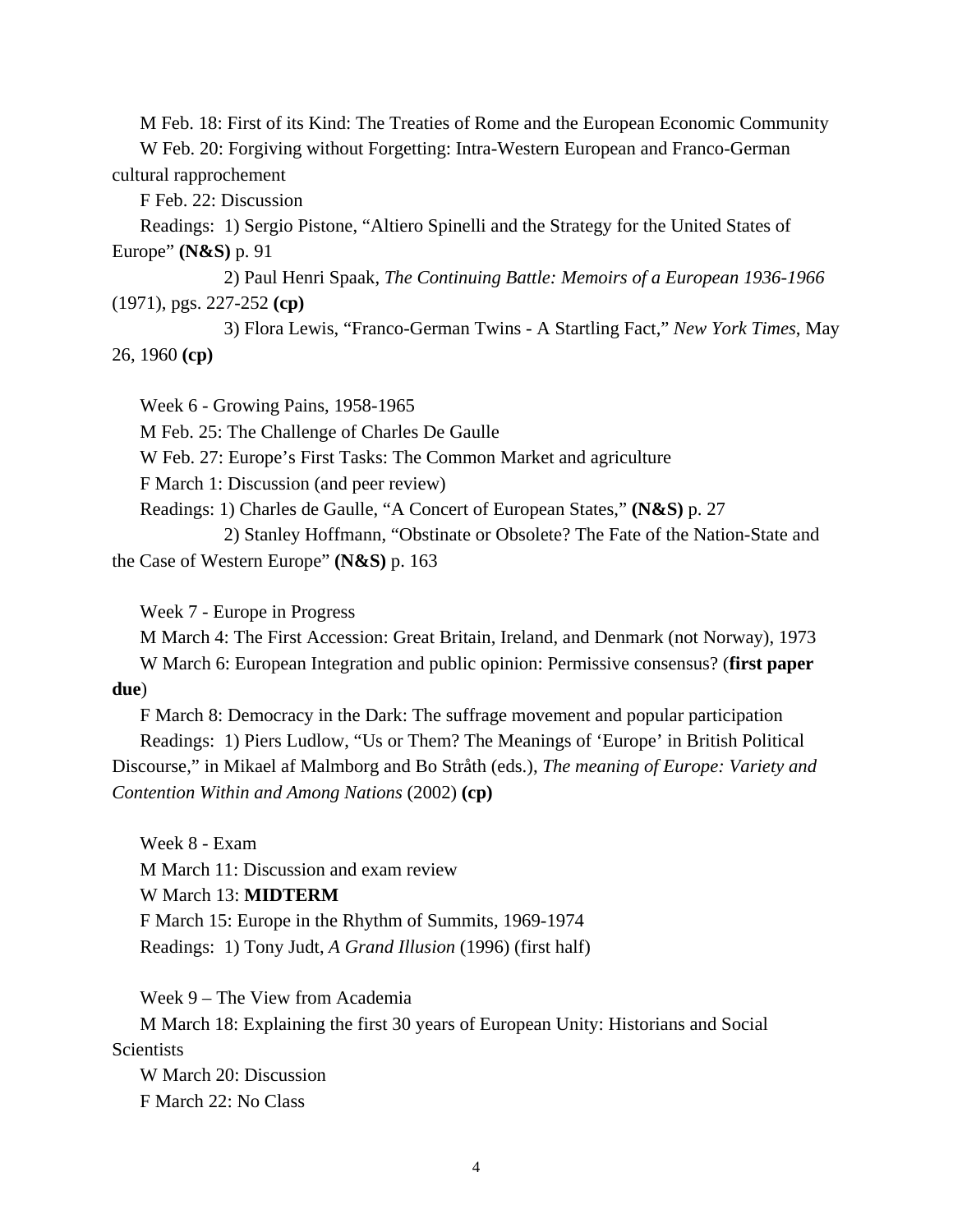Readings: 1) Tony Judt, *A Grand Illusion* (1996) (second half)

2) Paul Lewis, "Nationalism is Straining Europe's Economic Unity," *New York Times*, March 23, 1982 (**cp**)

 3) Clyde Farnsworth, "Brussels Comes of Age," *New York Times*, Nov. 4, 1979 (**cp**)

Week 10 - Spring Break Readings: NONE

Week 11 – Major Steps: Federalist Relaunch?

M April 1: The Single European Act (1986) and the Treaty of Maastricht (1992)

W April 3: A (failed) Constitution for Europe (2004)

F April 5: Discussion

Readings: 1) Margaret Thatcher, "A Family of Nations" **(N&S)** p. 49

2) Jacques Delors, "A Necessary Union" **(N&S)** p. 55

3) "Reflections on a Constitution for Europe" **(N&S)** p. 69

Week 12 – Integration Spills Over

M April 8: The Cold War Ends, The German Problem continues

W April 10: Human Rights, Democracy and Eastward expansion

F April 12: Cultural Integration and the Symbols of Europe

Readings: 1) Johan Van Overtveldt, *The End of the Euro: The Uneasy Future of the European Union* (2011), Forward, Introduction, and Chapter 1

Week 13 – The Euro: History and Crisis M April 15: Monetary Union W April 17: The Euro Crisis and its Ghosts (60 Minutes: An Imperfect Union) F April 19: Discussion Readings: 1) Overtveldt, Chapter 3, Epilogue 2) Harold James, *Making the European Monetary Union: The Role of the Committee of Central Bank Governors and the Origins of the European Central Bank* (2012),

Introduction, p. 1-28 **(cp)** 

Week 14 – The Awkward Embrace of the EU M April 22: Schengen, Immigration, and the Problem of Turkey W April 24: The People Awake: A democratic deficit? F April 26: Discussion (and peer review) Readings: 1) Hans Magnus Enzensberger, *Brussels, the Gentle Monster or the Disenfranchisement of Europe* (2011)